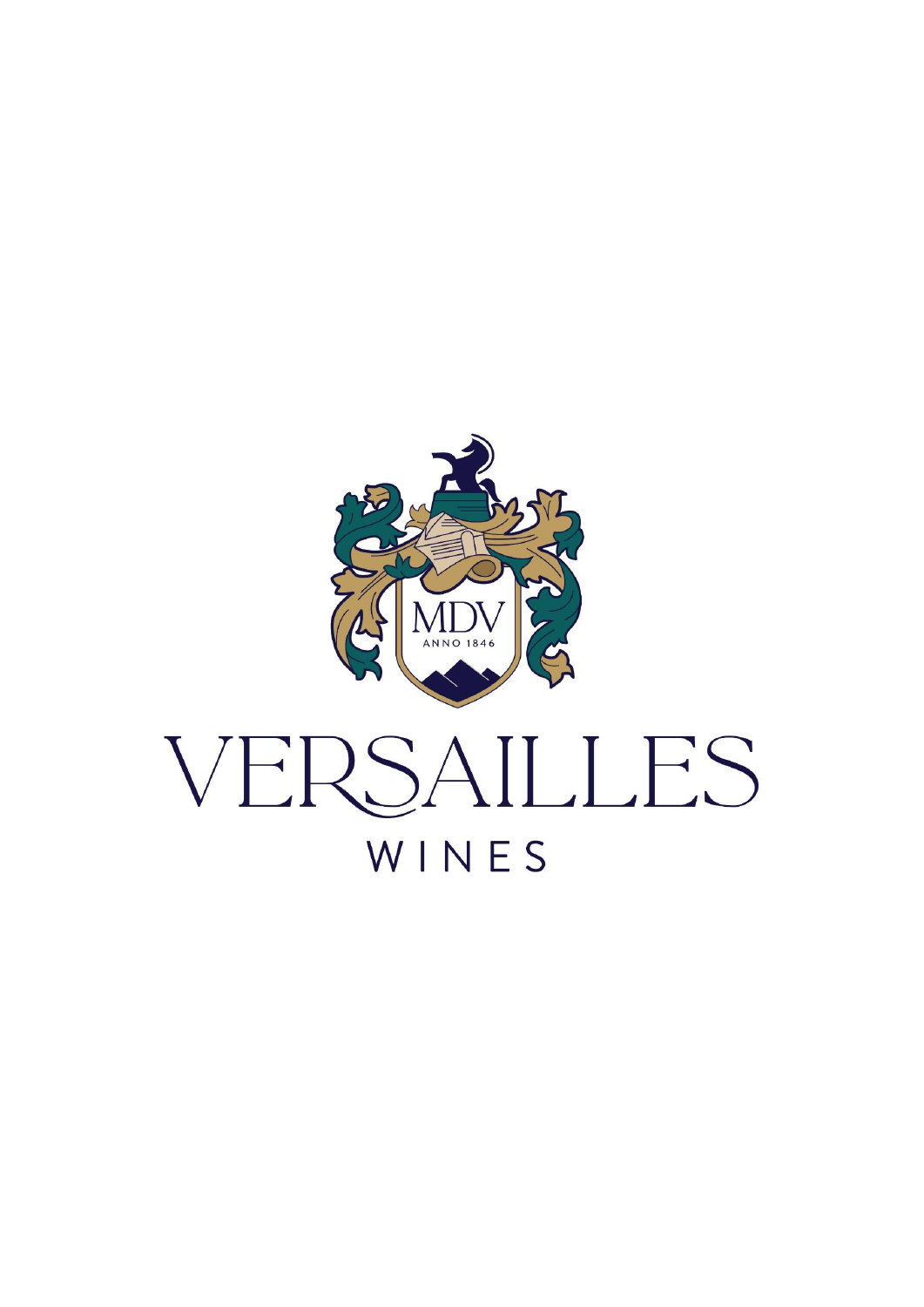# PRIVACY POLICY EFFECTIVE UPON THE 1ST OF DECEMBER 2021

ENSURE THAT YOU READ THIS POLICY BEFORE BROWSING THE WEBSITE OR UTILISING OUR SERVICES. THE CONTINUED USE OF THIS WEBSITE AND/OR OUR SERVICES CONFIRM THAT YOU HAVE READ AND AGREED TO THE TERMS OF THIS PRIVACY POLICY.

## **1. SCOPE**

This policy is developed in compliance with the Protection of Personal Information Act of 2013 (hereafter referred to as "The Act"), Government Gazette No. 37067 (published on 26 November 2013), the Promotion of Access to Information Act (No. 2 of 2000), Government Gazette No. 20852 (published on 03 February 2000) and the Regulations relating to the Protection of Personal Information, 2018.

\_\_\_\_\_\_\_\_\_\_\_\_\_\_\_\_\_\_\_\_\_\_\_\_\_\_\_\_\_\_\_\_\_\_\_\_\_\_\_\_\_\_\_\_\_\_\_\_\_\_\_\_\_\_\_\_\_\_\_\_\_\_\_\_\_\_\_\_\_\_\_\_\_\_\_\_\_\_\_\_\_\_\_\_\_\_\_\_\_\_\_\_\_\_\_\_\_\_\_\_\_\_\_\_\_\_\_\_\_\_\_\_\_\_\_\_\_

\_\_\_\_\_\_\_\_\_\_\_\_\_\_\_\_\_\_\_\_\_\_\_\_\_\_\_\_\_\_\_\_\_\_\_\_\_\_\_\_\_\_\_\_\_\_\_\_\_\_\_\_\_\_\_\_\_\_\_\_\_\_\_\_\_\_\_\_\_\_\_\_\_\_\_\_\_\_\_\_\_\_\_\_\_\_\_\_\_\_\_\_\_\_\_\_\_\_\_\_\_\_\_\_\_\_\_\_\_\_\_\_\_\_\_\_\_

\_\_\_\_\_\_\_\_\_\_\_\_\_\_\_\_\_\_\_\_\_\_\_\_\_\_\_\_\_\_\_\_\_\_\_\_\_\_\_\_\_\_\_\_\_\_\_\_\_\_\_\_\_\_\_\_\_\_\_\_\_\_\_\_\_\_\_\_\_\_\_\_\_\_\_\_\_\_\_\_\_\_\_\_\_\_\_\_\_\_\_\_\_\_\_\_\_\_\_\_\_\_\_\_\_\_\_\_\_\_\_\_\_\_\_\_\_\_

The Privacy Policy applies to all **personal information** (as defined below) **processed** (as defined below) by the website. We are committed to protecting the privacy of all our website visitors. The purpose of this policy is to inform visitors of what personal information will be processed, how the personal information will be collected and the purpose for which the personal information is collected.

# **2. WHO IS THE RESPONSIBLE PARTY FOR THE INFORMATION?**

Versailles Wines Address: 7 Main Road, Wellington Contact details: 021 873 2618

### **3. WHAT IS PERSONAL INFORMATION?**

- 3.1 Personal information is any information relating to an identifiable, living individual or business. It includes, but is not limited to:
	- Identifiers such as: a name, identity number, staff number, account number, tax number, physical address or any other "assignment" to the person used to identify them.
	- Demographic information such as: race; gender; sex; pregnancy; marital status; national, ethnic or social origin; colour; sexual orientation; age; physical or mental health or well-being; disability; religion; conscience; belief; culture; language and birth.
	- Financial information such as: bank and other account numbers; bank statements; salary information; financial statements.
	- Usernames and passwords.
	- Background information such as: education; financial, employment, medical or criminal history.
	- Biometric information: this refers to techniques of identification that is based on physical, physiological or behavioural characterisation such as blood typing, fingerprinting, DNA analysis, retinal scanning and voice recognition.
	- A person's personal opinions, views and preferences.
	- Correspondence sent by the person that is of a private or confidential nature and any further correspondence that would reveal the contents of the original correspondence.
	- Views or opinions about a person (such as interview notes and preferences).

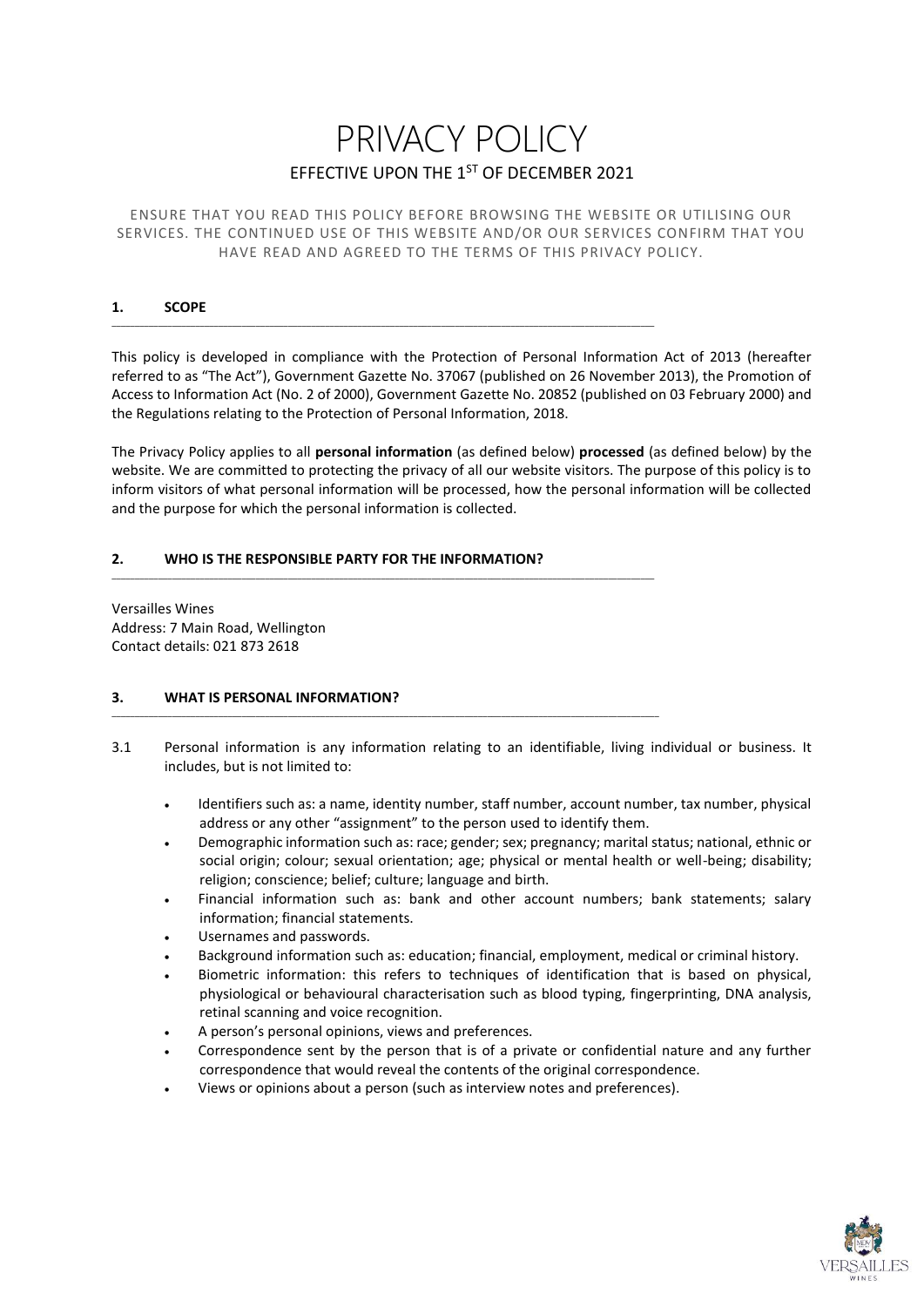- 3.2 The following personal information may be processed by us for legitimate reasons:
	- Your full name and surname
	- Your age
	- Your ID number
	- Payment details
	- Shipping address
	- Opt-in consent for marketing
	- Opt-out requests for marketing
	- Account details
	- Financial information
	- Correspondence
	- Details of transaction
	- Usernames and password
	- Email addresses
	- Customer ID
	- Information pertaining to time spent on our website and your preferences
	- Social media handles
	- Search queries
	- Contact number
	- Your opinions and views
	- Your preferences
	- Your business' name
	- Booking and reservation details

# **4. WHERE DO WE GET YOUR PERSONAL INFORMATION FROM?**

Personal information is obtained on this website in the following ways:

4.1 Information provided by you directly through:

- The completion of forms
- The registration to platforms or subscription on platforms

\_\_\_\_\_\_\_\_\_\_\_\_\_\_\_\_\_\_\_\_\_\_\_\_\_\_\_\_\_\_\_\_\_\_\_\_\_\_\_\_\_\_\_\_\_\_\_\_\_\_\_\_\_\_\_\_\_\_\_\_\_\_\_\_\_\_\_\_\_\_\_\_\_\_\_\_\_\_\_\_\_\_\_\_\_\_\_\_\_\_\_\_\_\_\_\_\_\_\_\_\_\_\_\_\_\_\_\_\_\_\_\_\_\_\_\_\_\_

- Entering a competition or promotion
- . The purchasing of products/services
- The creation of a user profile
- The completion of surveys
- The posting of comments
- The purchasing of goods
- Contacting us or otherwise supplying information
- 4.2 Information collected when you visit our website:

This information is processed without you supplying the same. This is done through technologies such as:

- Cookies: These are small bits of data which is stored by the server on the device used to browse the website. The cookie records the user's preferences and actions which enables the web application to create an experience tailor made for that user. The cookie will record and store information such as items purchased, links clicked, and pages visited.
- Online Analytics: These are web analytics services provided by companies such as Google. The Online Analytics will use tracking technology to establish website activity. The duration of your visit, pages visited per session and bounce rate of the user is recorded. The information is used to

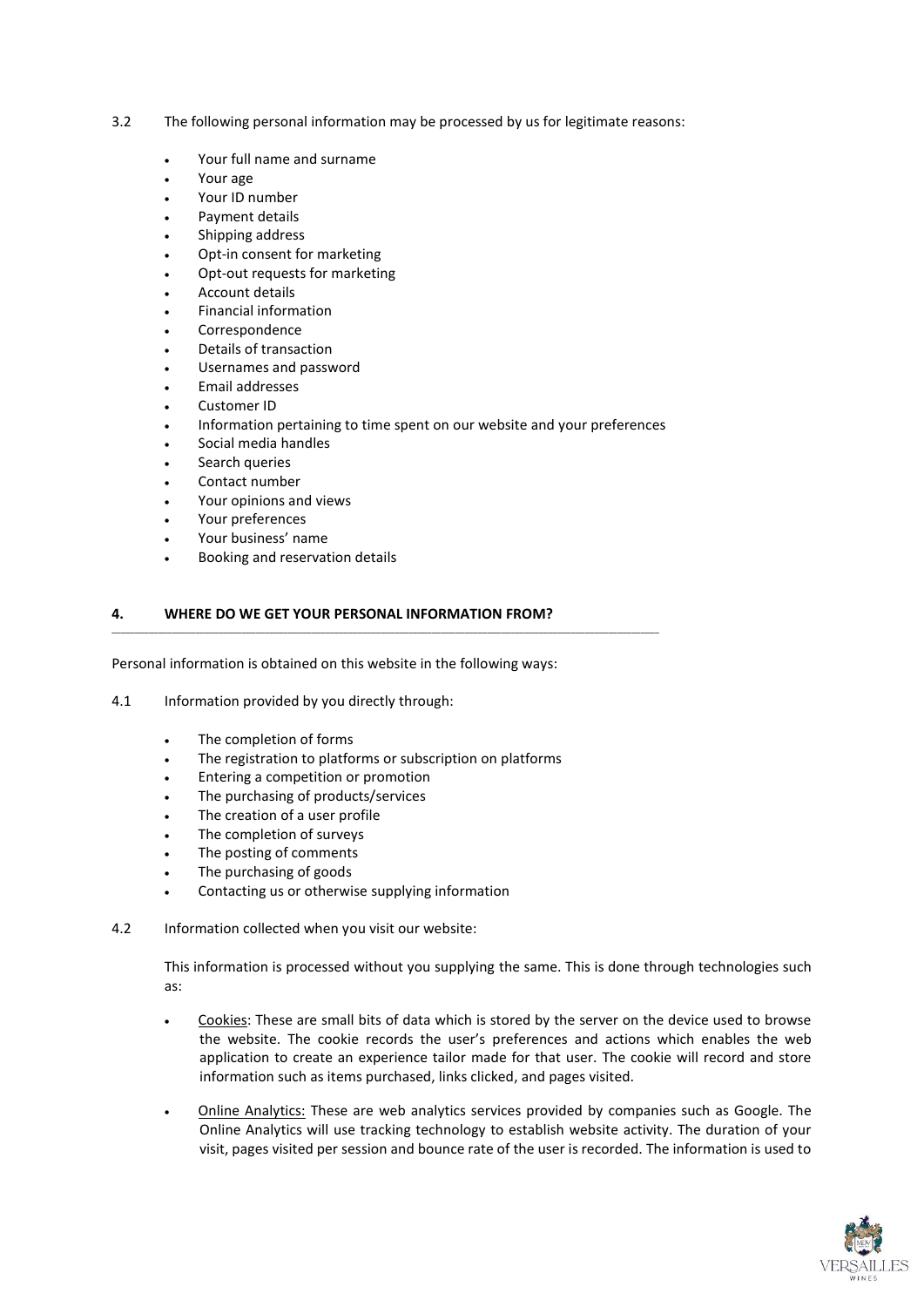establish the effectiveness of marketing, design and functionality of the website as it is an accurate reflection of user behaviour.

- Log Files: Information such as your IP address, information concerning your computer's operating system, language settings, your browser and the website from which you visited us may be recorded when you visit the website. The information is used to establish website trends and make necessary changes.
- Information from third parties: We may receive information that is publicly or commercially available

# **5. HOW DO WE PROCESS YOUR PERSONAL INFORMATION?**

\_\_\_\_\_\_\_\_\_\_\_\_\_\_\_\_\_\_\_\_\_\_\_\_\_\_\_\_\_\_\_\_\_\_\_\_\_\_\_\_\_\_\_\_\_\_\_\_\_\_\_\_\_\_\_\_\_\_\_\_\_\_\_\_\_\_\_\_\_\_\_\_\_\_\_\_\_\_\_\_\_\_\_\_\_\_\_\_\_\_\_\_\_\_\_\_\_\_\_\_\_\_\_\_\_\_\_\_\_\_\_\_\_\_\_\_\_

- 5.1 Processing is defined as any operation or activity or any set of operations, whether or not by automatic means, concerning personal information, including:
	- The collection, receipt, recording, organisation, collation, storage, updating or modification, retrieval, alteration, consultation or use;
	- Dissemination by means of transmission, distribution or making available in any other form; or
	- Merging, linking, as well as restriction, degradation, erasure or destruction of information.
- 5.2 We process your information in the following ways:
	- Collection of personal information
	- Receipt of personal information
	- We record your information
	- We store information where necessary
	- Information is updated as required
	- Information is modified when necessary
	- Information is retrieved
	- Information is shared with third parties such as service providers

\_\_\_\_\_\_\_\_\_\_\_\_\_\_\_\_\_\_\_\_\_\_\_\_\_\_\_\_\_\_\_\_\_\_\_\_\_\_\_\_\_\_\_\_\_\_\_\_\_\_\_\_\_\_\_\_\_\_\_\_\_\_\_\_\_\_\_\_\_\_\_\_\_\_\_\_\_\_\_\_\_\_\_\_\_\_\_\_\_\_\_\_\_\_\_\_\_\_\_\_\_\_\_\_\_\_\_\_\_\_\_\_\_\_\_\_\_

### **6. WHAT ARE THE REASONS FOR THE PROCESSING OF YOUR PERSONAL INFORMATION?**

- 6.1 Your personal information is processed for the reasons below:
	- To provide you with services and/or products offered on our website and requested by you.
	- To allow you to create a username and profile or account.
	- To manage your account or relationship and to comply with your instructions or requests.
	- For data analysis to establish your preferences to enable us to deliver content that we believe will be relevant to you.
	- To confirm and verify your identity or to verify that you are an authorised user for security purposes.
	- To manage our contractual relationship with you.
	- To respond to queries, requests or comments made by you.
	- To analyse and improve the functioning of our website.
	- To process payments, accounting, auditing and delivery of products.
	- To provide you with promotional material and inform you of competitions and products if you have opted in to receive this information.
	- To communicate with users.
	- To provide you with the opportunity to participate in competitions and promotions.
	- To establish website trends and preferences of our visitors to tailor our website to best cater for users.

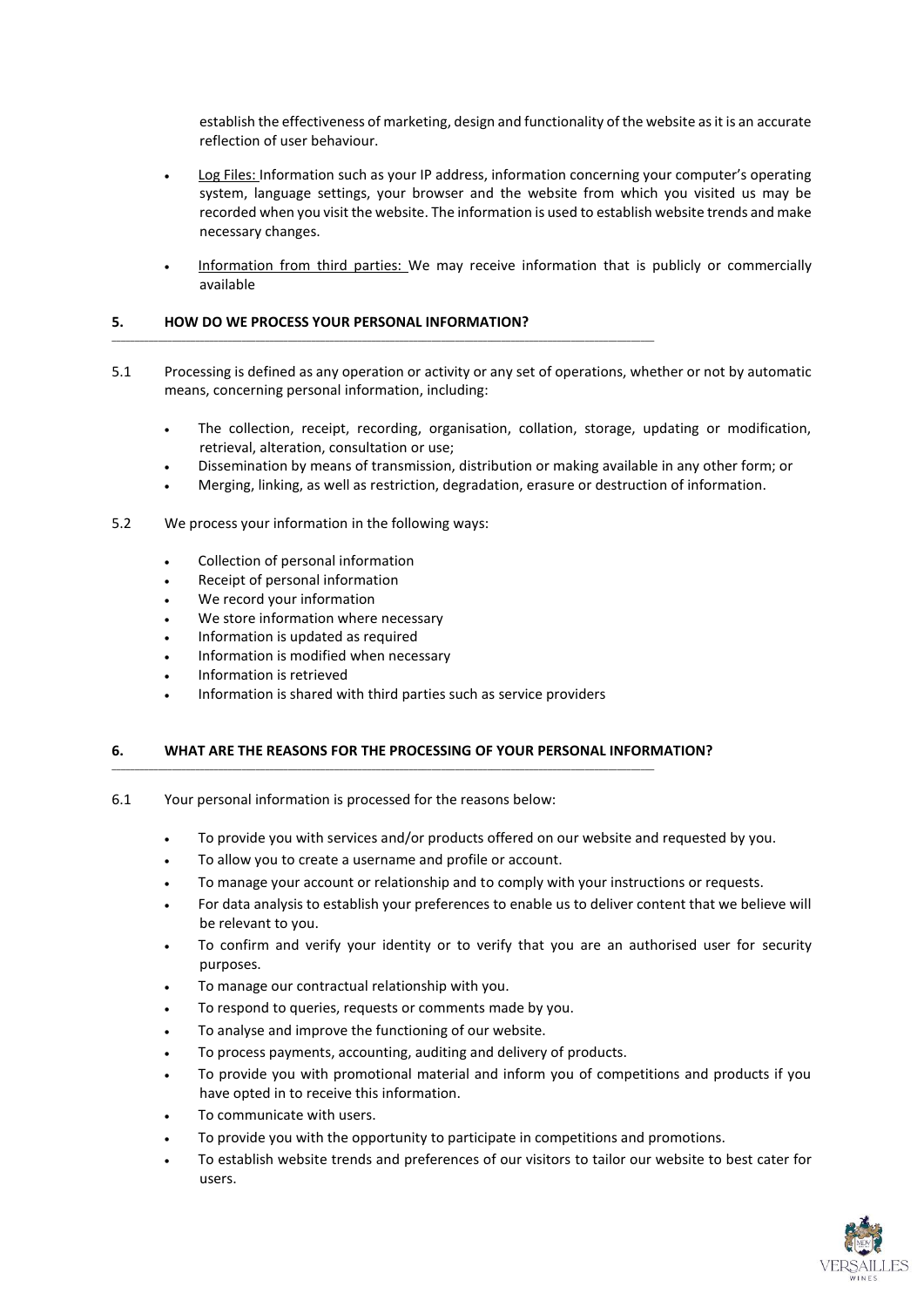- To provide you with an opportunity to edit/update your information on the website.
- To comply with legal obligations and legislation.
- To comply with an order of the court.
- To detect and prevent fraud.
- To provide you with administrative information such as changes to terms and conditions.
- To provide you with our newsletter and/or other marketing materials and to facilitate social sharing.
- To determine the effectiveness of our promotional campaigns.
- To conduct market research and provide you with information about products or services from time to time via email, telephone or other means.
- To enhance, improve or modify our current products and services.

\_\_\_\_\_\_\_\_\_\_\_\_\_\_\_\_\_\_\_\_\_\_\_\_\_\_\_\_\_\_\_\_\_\_\_\_\_\_\_\_\_\_\_\_\_\_\_\_\_\_\_\_\_\_\_\_\_\_\_\_\_\_\_\_\_\_\_\_\_\_\_\_\_\_\_\_\_\_\_\_\_\_\_\_\_\_\_\_\_\_\_\_\_\_\_\_\_\_\_\_\_\_\_\_\_\_\_\_\_\_\_\_\_\_\_\_\_

# **7. DISCLOSURE OF PERSONAL INFORMATION**

- 7.1 We may disclose your personal information to third parties such as service providers in order to ensure that services and/or products are provided to you. We have entered into agreements with these third parties to ensure that they comply with the provisions of the Protection of Personal Information Act when processing your data.
- 7.2 We may further disclose your personal information in order to:
	- Comply with legislative requirements
	- Comply with an order of the court
	- Protect our rights

# **8. RETENTION OF PERSONAL INFORMATION**

We may retain personal information records indefinitely. Should you wish to object to the permanent retention of your personal information, it will be retained for the period prescribed by law.

### **9. RIGHT TO ACCESS, RECTIFICATION AND DELETION OF PERSONAL INFORMATION**

\_\_\_\_\_\_\_\_\_\_\_\_\_\_\_\_\_\_\_\_\_\_\_\_\_\_\_\_\_\_\_\_\_\_\_\_\_\_\_\_\_\_\_\_\_\_\_\_\_\_\_\_\_\_\_\_\_\_\_\_\_\_\_\_\_\_\_\_\_\_\_\_\_\_\_\_\_\_\_\_\_\_\_\_\_\_\_\_\_\_\_\_\_\_\_\_\_\_\_\_\_\_\_\_\_\_\_\_\_\_\_\_\_\_\_\_\_

\_\_\_\_\_\_\_\_\_\_\_\_\_\_\_\_\_\_\_\_\_\_\_\_\_\_\_\_\_\_\_\_\_\_\_\_\_\_\_\_\_\_\_\_\_\_\_\_\_\_\_\_\_\_\_\_\_\_\_\_\_\_\_\_\_\_\_\_\_\_\_\_\_\_\_\_\_\_\_\_\_\_\_\_\_\_\_\_\_\_\_\_\_\_\_\_\_\_\_\_\_\_\_\_\_\_\_\_\_\_\_\_\_\_\_\_\_

\_\_\_\_\_\_\_\_\_\_\_\_\_\_\_\_\_\_\_\_\_\_\_\_\_\_\_\_\_\_\_\_\_\_\_\_\_\_\_\_\_\_\_\_\_\_\_\_\_\_\_\_\_\_\_\_\_\_\_\_\_\_\_\_\_\_\_\_\_\_\_\_\_\_\_\_\_\_\_\_\_\_\_\_\_\_\_\_\_\_\_\_\_\_\_\_\_\_\_\_\_\_\_\_\_\_\_\_\_\_\_\_\_\_\_\_\_

You have the right to request access to your personal information retained by us for purposes of correcting information and deleting incorrect personal information. It is requested that you ensure that all personal information held by us is complete, accurate and current.

### **10. RIGHT TO WITHDRAW CONSENT AND OBJECT TO THE PROCESSING OF DATA OBJECTION**

If you have consented to the processing of personal information which is being processed by us, you have the right to withdraw such consent. You have the right to object to the processing of personal information on reasonable grounds. Should you wish to withdraw your consent or object to the processing of your personal information, you may submit the objection or withdrawal to the Information Officer at [info@versailleswines.co.za.](mailto:info@versailleswines.co.za)